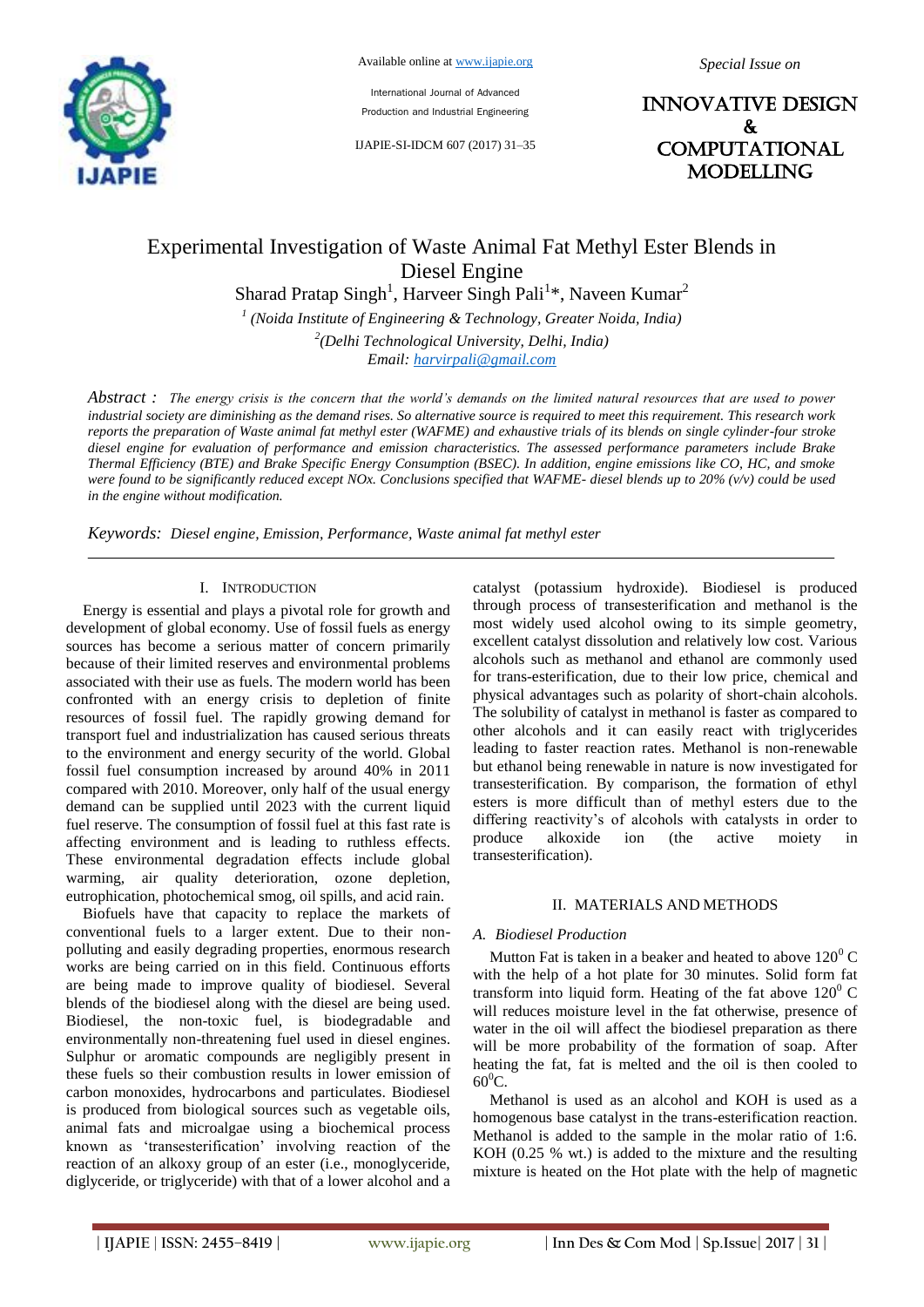# *Sharad Pratap Singh et al., International Journal of Advanced Production and Industrial Engineering*

stirrer at below  $65^{\circ}$  C. After the trans-esterification reaction, the whole mixture is transferred into a separating funnel.

After 24 hours, both biodiesel and glycerol (transesterification by-product) separates out. Biodiesel occupies the top layer and glycerol settles down at the bottom of the separating funnel. Glycerol is separated out and Biodiesel is  $\blacksquare$ left in the separating Funnel.

Warm water at  $50^{\circ}$  C is taken in the volumetric ratio of 1:1 in the separating funnel and gently mixed with the biodiesel and the mixture is left out in the separating funnel to separate out. Washing removes the un-used KOH from the biodiesel. This process is repeated for 5-6 times. Finally, clear water is visible at the end of washing process in the separating funnel which marks the end of washing process.

Finally, Mutton Fat Methyl Ester is heated over  $120^0C$  in the hot plate for removing the moisture content from it. After following the above processes, pure biodiesel is produced.

#### *B. Experimental Setup and Procedure*

A single cylinder, four-stroke, water cooled diesel engine was used in this research. The engine was operated at a constant speed of 1500 rpm. The fuel injection pressure was in the range of 200–205 bars. The loading was provided by an eddy current dynamometer coupled with the engine shaft. Also, an rpm encoder was attached at the end of the dynamometer for rpm measure. Fig. 1 presents the block diagram of the experimental setup.



Fig. 1 Schematic diagram of the test setup used for this study

The cyclic variation of combustion pressure and the corresponding crank angle were recorded using a piezoelectric transducer. For exhaust gas temperature measurement; thermocouples (K-Type) were employed. The air flow rate was measured using a mass airflow sensor. A fuel pump measured fuel consumption rate. The fuel and air flow rates, load, rpm, pressure crank angle and temperature data were fed to the centralized data acquisition system. Engine-soft (computer software), was connected to the data acquisition system for automated and manual analyses. Test engine specifications as shown Table 1.

TABLE I Test Engine specification

| Make of the engine                      | Kirloskar                |  |
|-----------------------------------------|--------------------------|--|
| No. of cylinder                         | 1                        |  |
| <b>Strokes</b>                          | $\overline{\mathcal{L}}$ |  |
| Rated Power                             | 3.5 kW@1500rpm           |  |
| Cylinder diameter                       | 87.5mm                   |  |
| Stroke length                           | 110mm                    |  |
| Connecting rod length                   | $234$ mm                 |  |
| Compression ratio                       | 17.5:1                   |  |
| Orifice diameter                        | 20 <sub>mm</sub>         |  |
| Dynamometer type                        | Eddy current             |  |
| Rated power (dynamometer)               | 7.5 kW@1500rpm           |  |
| Dynamometer arm length                  | $185 \text{mm}$          |  |
| Fuel injection timing                   | $23^0$ BTDC              |  |
| No. of injector holes                   | 3                        |  |
| Nozzle diameter                         | $0.148$ mm               |  |
| Spray orientation angle                 | $55^{\circ}$ CA          |  |
| Injection duration                      | $18^{\circ}$ CA          |  |
| Full load diesel injection per<br>cycle | 32.8 mg                  |  |

# III. RESULTS AND DISCUSSION

# *A. Physico-chemical characterization of WAFME*

The study determines the physico-chemical properties according to standard methods. Table 2 presents the average values of triplicate analyses. The major constituents are: saturated fatty acid methyl esters and unsaturated fatty acid methyl ester (Octadecadienioc acid methyl ester).

TABLE III PHYSICO CHEMICAL PROPERTIES OF WAFME AND ITS BLENDS

| S. No           | Property<br>(units)            | ASTM<br><b>D6751</b> | WAFME<br>$\mathbf{100}$ | ສ<br>WAFME | <b>WAFME 20</b> | D100       |
|-----------------|--------------------------------|----------------------|-------------------------|------------|-----------------|------------|
| $\mathbf{1}$    | Kinematic<br>viscosity (cSt)   | D445                 | 5.9                     | 3.23       | 3.36            | 3.2        |
| 3               | Oxidative<br>stability (hours) | D675                 | <6                      | <6         | $<$ 6           |            |
| 4               | Density $(g/cc)$               | D1298                | 0.876<br>5              | 0.8281     | 0.833<br>3      | 0.82<br>27 |
| 5               | Flash Point $(^{\circ}C)$      | D93                  | 127                     | 67.3       | 71.5            | 61         |
| 6               | CFPP $(^{\circ}C)$             | D6371                | 12                      | $\Omega$   | 4               | $-12$      |
| $7\phantom{.0}$ | Calorific<br>value<br>(MJ/kg)  | D4239                | 39.65                   | 45.16      | 45.07           | 45.4<br>9  |

Table 2 presents the physico-chemical properties of WAFME100, diesel, and their corresponding blends. Although, WAFME40 shows 2.1 % higher density than mineral diesel, it was within the standard limit of 0.86-0.89 g/cc according to ASTM standard. The viscosity of the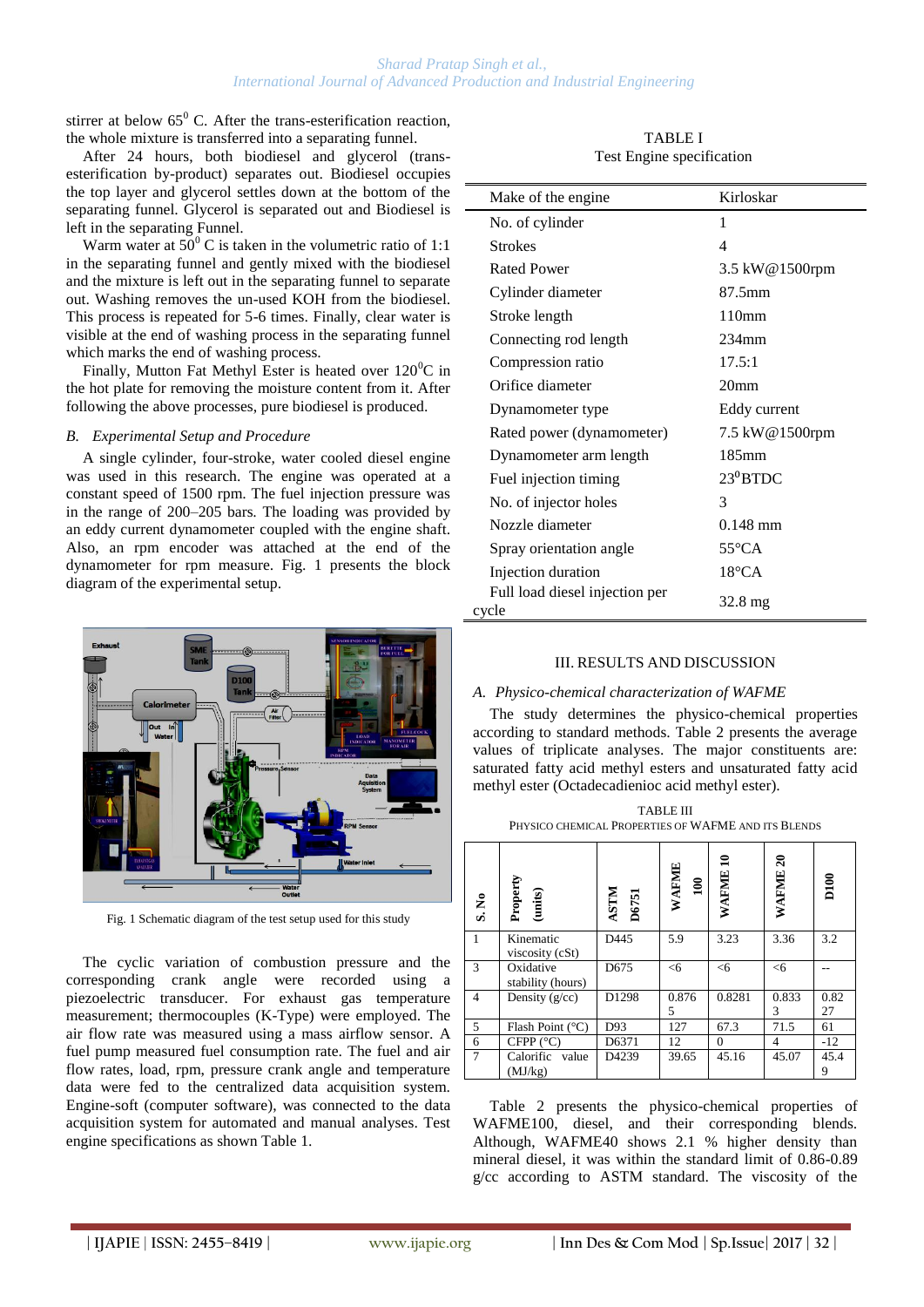WAFME100 was higher than diesel but conforms to ASTM D6751 standard. The calorific value of WAFME was comparable to baseline (D100). However, the Cold Filter Plugging Point (CFPP) of WAFME sample is 12°C as compared to -9°C exhibited by the diesel. Despite the inferior CFPP of WAFME it could be suitable to warm climatic conditions like India.

#### *B. Engine Performance*

#### *1) Brake Thermal Efficiency (BTE)*

The BTE is a vital engine performance parameter that needs to be investigated. It defines the ratio between useful mechanical work obtained at the engine shaft and the energy of the supplied fuel Fig. 2 shows the variation in BTE of various test fuels compared to the baseline data, at all loading conditions. It is significant to note that at 80% load, the BTE exhibited by WAFME10 and WAFME20 were 5.3% and 5.7% respectively, much higher than the baseline diesel operation. This could be attributed to the higher A/F ratio at higher load, coupled with the oxygenated nature of WAFME leads towards improved combustion; even at higher volume fractions. WAFME10 and WAFME20 illustrated similar BTE at all loads compared to the baseline data.



Fig. 1 Effect of brake thermal efficiency of the test fuels

It is concluded that the engine performance in terms of BTE was improved with biodiesel blends up to 20% substitution. Higher volume fraction of WAFME in the fuel, it resulted in a reduction of BTE as compared to the diesel baseline.

# *2) Brake Specific Energy Consumption (BSEC)*

The comparative asses WAFME of volumetric consumption of fuel is an important parameter in explaining the engine performance exhibited by various test fuels. Fig. 3 shows BSEC with increasing load for the test fuels. It is pragmatic that BSEC was reduced with increasing WAFME volume fraction at 20% load. The reductions shown by the test fuels compared to the baseline data are 1.84%, 2.09%, for WAFME10 and WAFME20 respectively at 80% load condition. It was evident that WAFME10 and WAFME20 exhibited reduced BSEC compared to the baseline data. On

the contrary, WAFME30 and WAFME40 illustrated higher BSEC than neat diesel data after 80% load.



Fig.3- Effect of Brake specific energy consumption of the test fuels

#### *3) - Exhaust temperature (EGT)*

Fig. 4 shows the disparity of exhaust gas temperature with the load. It demonstrated that the temperature of the engine exhaust gasses varied linearly with load test fuels. It was evident that WAFME blends revealed reduced exhaust temperature compared to the baseline diesel at higher loads.



Fig.4- Effect of Exhaust temperature of the test fuels

# *C. Engine Emission*

# *1) Carbon monoxide (CO)*

Initially, the CO emission lower with varying load. Afterward, it records 60% load high CO emission, irrespective of test fuels. Under no-load condition, incylinder temperatures were fairly lower leading towards incomplete combustion. However, with increasing load, the temperature increased due to fuel injected in the cylinder. At higher temperature, improved fuel burning reduced the CO emissions. Interestingly, beyond 60% loading, higher fuel injection into the engine led to an incomplete combustion and increased CO emissions. At higher loads, WAFME and its blends revealed lower CO emissions as compared to the baseline data. Fig. 5 compares analysis of CO emissions from different WAFME blends to the baseline data. Theoretically, the air–fuel mixing process handles atomization difficulty of biodiesel, due to its higher viscosity, ensuring locally rich mixtures of biodiesel and higher CO emissions. This explains the premixed lean combustion in the excess air in the loads,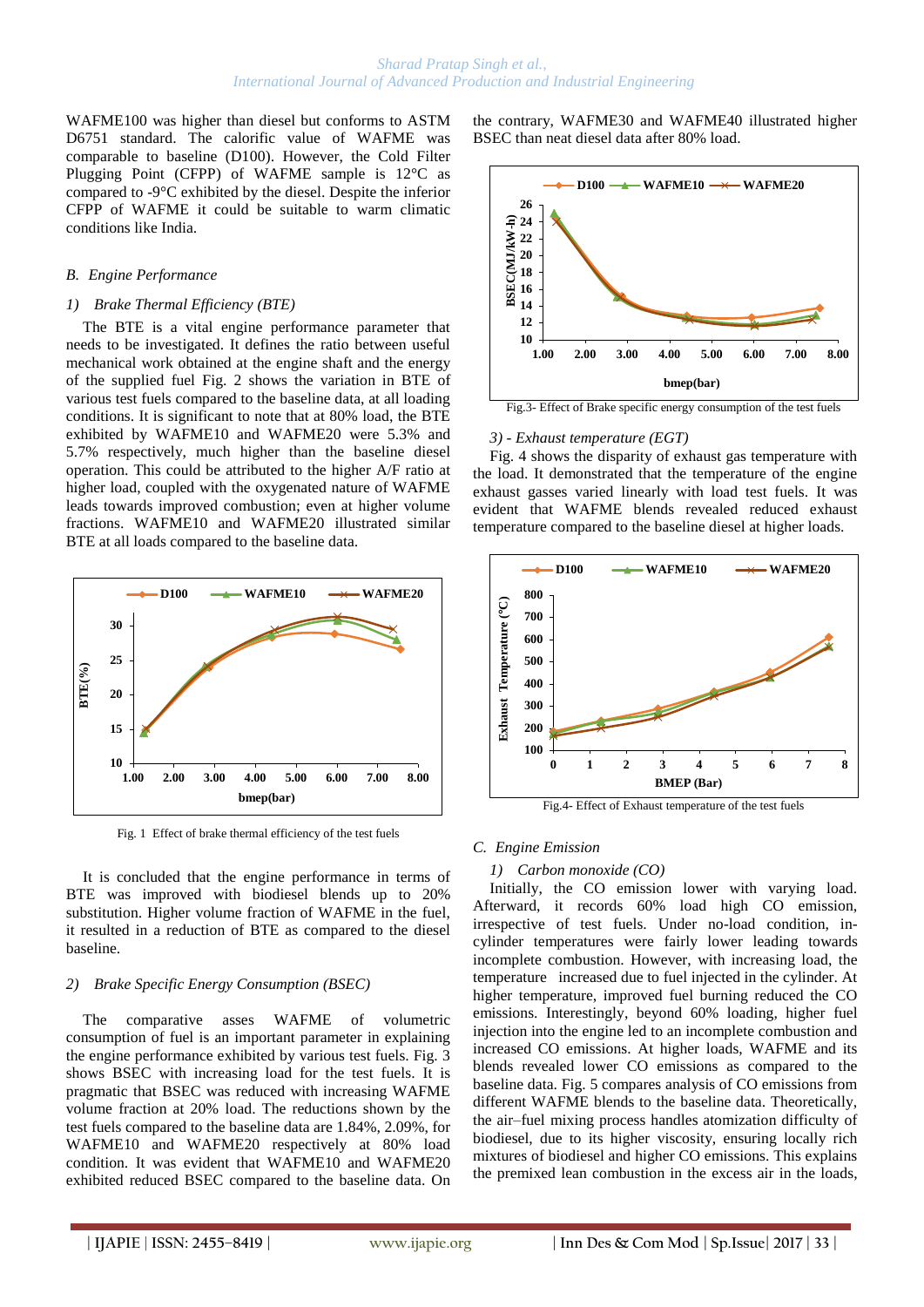thereby reducing CO emission to almost tangible. The reduced CO emission for WAFME and its blends at higher loads was associated with biodiesel oxygenation than diesel resulting in enhanced combustion.



# *2) Hydrocarbons (HC)*

Fig. 6 presents the total hydrocarbons emission with the load. Test fuels for all loading conditions demonstrated HC reduction as compared to the baseline data. However, two basic explanations proved the description. Firstly, the HC reduction with increased fractions of WAFME in the test fuel was evident. In comparison to the neat diesel operation, it recorded up to 30% blend of WAFME in diesel, higher incylinder pressure and the bulk gas temperature. Secondly, WAFME has higher cetane rating and lower ignition delay than diesel.



Fig. 6- Effect of the Hydrocarbons of the test fuels

Therefore, the combined effects of higher in-cylinder temperature, cetane rating and reduced ignition delay resulted in reduced emissions of HC for both WAFME and its blends compared to the baseline data of diesel.

# 3) Oxides of nitrogen  $(NO_x)$

Oxides of nitrogen comprising nitrogen oxide (NO) and nitrogen dioxide  $(NO<sub>2</sub>)$  are the critical diesel engine emissions of key concern. The "Zeldovich Mechanism" forms NO. Factors including combustion flame temperature, availability of oxygen and time for oxygen-nitrogen reaction, significantly influence  $NO<sub>x</sub>$  formation in diesel engines [21]. Fig. 7 shows the bar chart of  $NO<sub>x</sub>$  produced with respect to load. Lower  $NO<sub>x</sub>$  emission is observable in all samples for WAFME and its blends, specifically at lower loading, compared to the baseline data. However, WAFME and its blends demonstrate higher  $NO<sub>x</sub>$  emission as compared to the baseline data. The oxygenated fuel and the adiabatic flame temperature are responsible for this improvement. So, higher combustion temperatures are the predominant factor for increased NOx emissions for WAFME blends, whereas excess availability of oxygen is the predominant factor for increased NOx emissions.



Fig. 7- Effect of the Oxides of the Nitrogen of the test fuels

# *4) Smoke opacity*

Smoke is one of the most objectionable discharges in CI engines. The study observes that at part loads WAFME and its blends exhibit higher smoke opacities than from the baseline. Fig. 8 shows smoke opacities as exhibited by WAFME and its blends with the baseline data of diesel at various loads.



Fig. 8- Effect of the Smoke Opacity of the test fuels

This attributes to higher viscosities of biodiesel and lower in-cylinder temperatures at lower and medium engine loads, leading to poor atomization, locally rich mixtures and higher emissions of smoke [25-26]. However, like previously reported emissions, the smoke opacities at lower and medium loads are less than 50% hence, significantly lower than the 90% engine loading [27]. The researchers also record similar results.

# IV.CONCLUSION